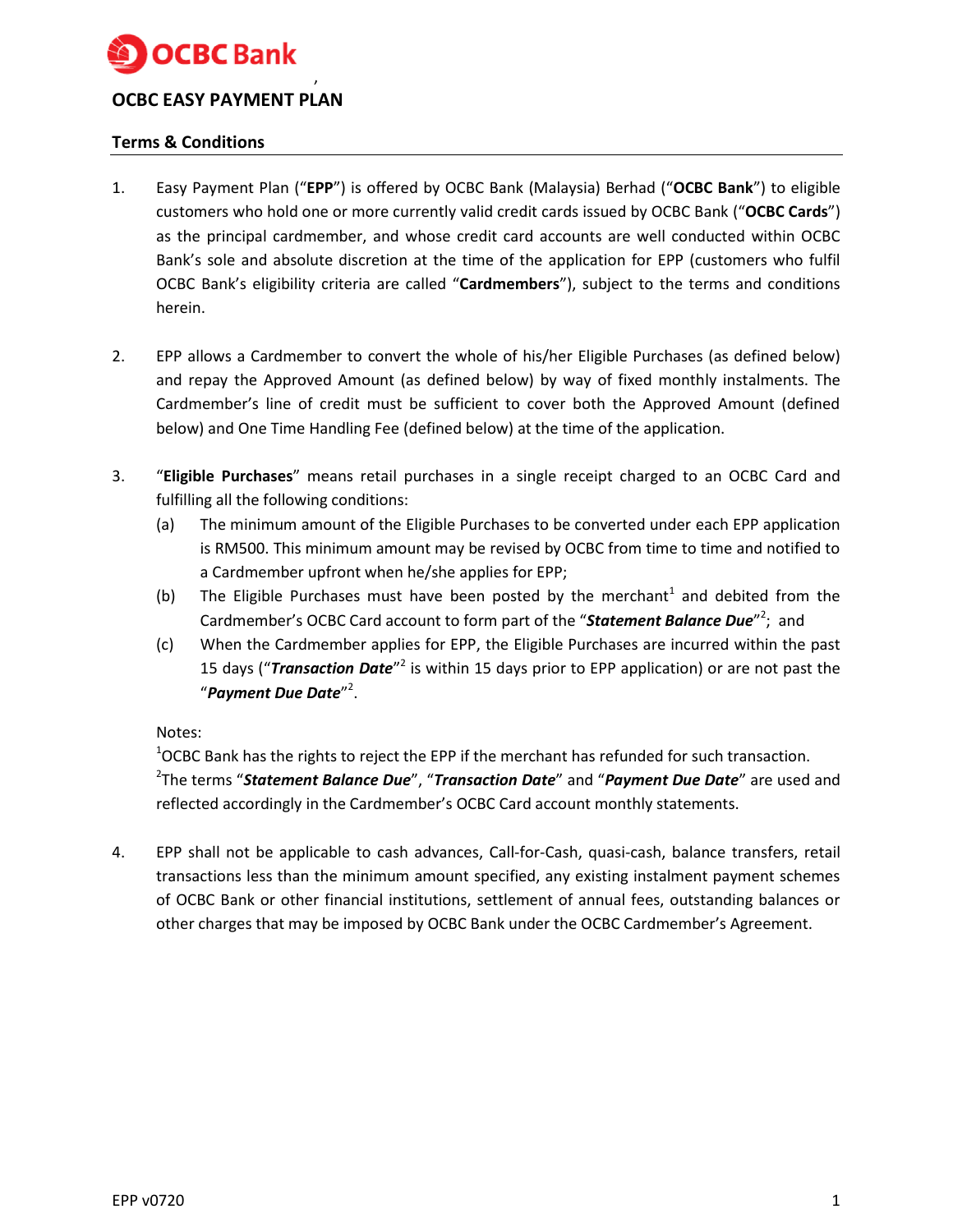- 5. A Cardmember may apply for EPP to convert the amount of Eligible Purchases, subject always to OCBC Bank's sole discretion to:
	- (a) approve the Cardmember's application at the amount applied for by the Cardmember (the amount approved by OCBC Bank pursuant to this EPP programme to be converted shall be called "**Approved Amount**") provided that the Approved Amount shall be subject to the minimum amount of RM500; or
	- (b) reject the Cardmember's application.

If OCBC Bank approves a Cardmember's application, upon approval the corresponding amount of the Cardmember's line of credit will be reserved for the EPP and the Cardmember's credit limit reduced to the extent of the Approved Amount. OCBC Bank shall not be liable for any transactions rejected by merchants due to insufficient credit limit arising therefrom.

6. A Cardmember shall pay a one-time handling fee ("**One Time Handling Fee**") calculated on the Approved Amount based on the tenure selected by the Cardmember ("**EPP Tenure**")(please see Table 1 below on the EPP Tenures available for selection). The One Time Handling Fee will be billed to the Cardmember's OCBC Card account on the first month upon approval and payable on the due date shown in the Cardmember's OCBC Card account statement.

### **TABLE 1**

| <b>One Time Handling Fee</b> | <b>EPP Tenure</b> | <b>Minimum Purchase Amount</b> |
|------------------------------|-------------------|--------------------------------|
| 4% of Approved Amount        | 5 months          | RM500                          |
| 6% of Approved Amount        | 10 months         | RM500                          |
| 7% of Approved Amount        | 20 months         | RM500                          |

The One Time Handling Fee shall be subject to change from time to time at OCBC Bank's sole discretion and notified to the Cardmember upfront when he/she applies for EPP.

7. The amount of the monthly instalments payable is calculated by dividing the Approved Amount by the EPP Tenure (in months) and will be reflected in the Cardmember's OCBC Card account statements and shall be paid in full by the Cardmember punctually until fully settled. Table 2 below provides some illustrations of how instalment amounts are calculated:

### **TABLE 2**

| <b>Approved Amount</b> | <b>One Time</b><br><b>Handling Fee</b> | <b>EPP Tenure</b> | <b>Monthly Instalment</b> |
|------------------------|----------------------------------------|-------------------|---------------------------|
| RM2.000                | <b>RM80</b>                            | 5 months          | RM400 a month             |
| RM2,000                | RM120                                  | 10 months         | RM200 a month             |
| RM2,000                | RM140                                  | 20 months         | RM100 a month             |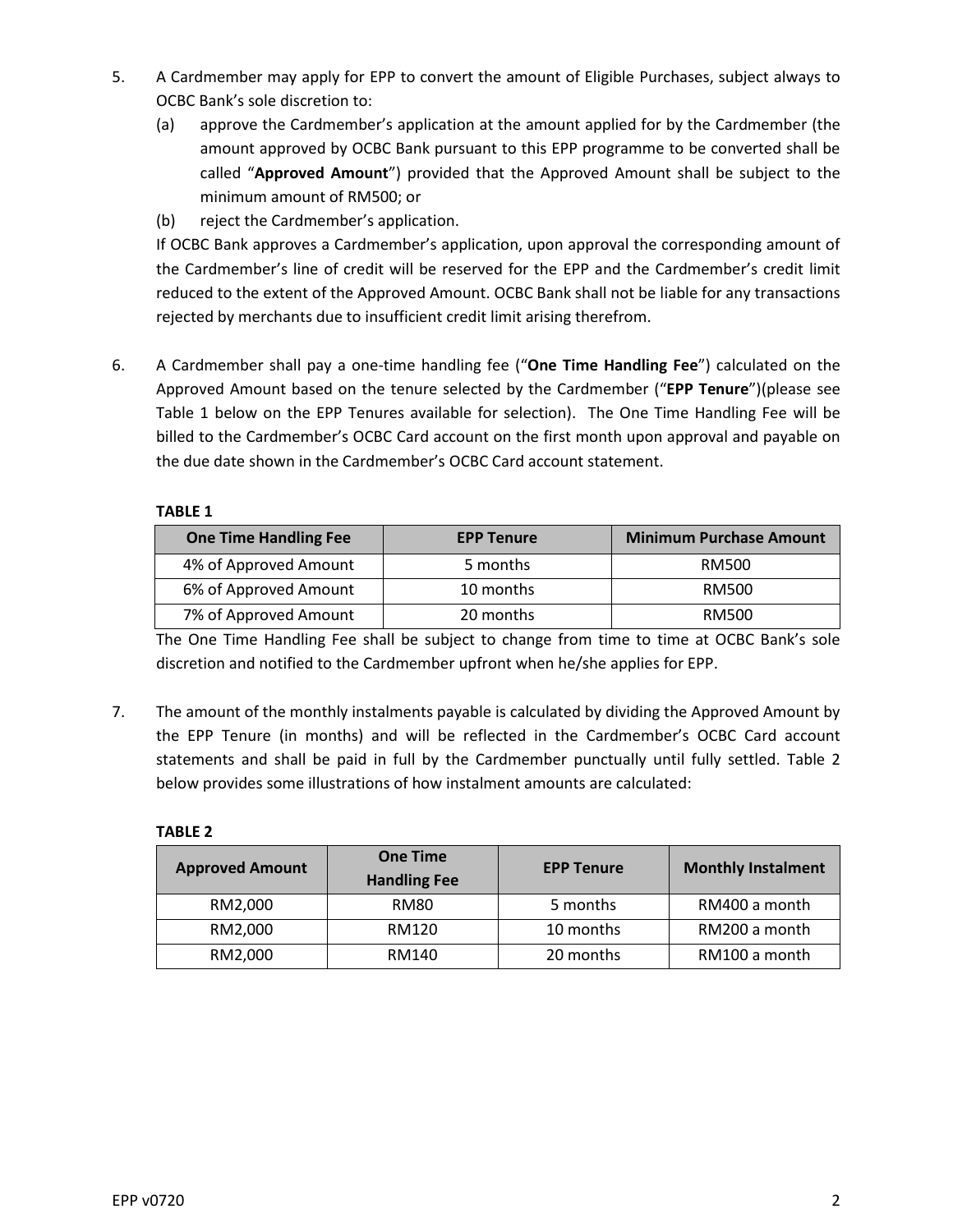- 8. No additional interest will be charged in respect of the Approved Amount PROVIDED THAT :
	- (a) there is no all outstanding balance in the Cardmember's OCBC Card account as shown in the last monthly statement issued prior to the EPP approval date; and
	- (b) The Cardmember pays the "*Statement Balance Due*" in full before the "*Payment Due*  **Date**" stated in the Cardmember's OCBC Card account monthly statements for the entire duration of the EPP Tenure.

If a Cardmember fails to do (a) or (b) above, the entire outstanding balance in the OCBC Card account (including the EPP monthly instalment amount billed) will be subject to the finance charge of one point five per centum (1.5%) per month or eighteen per centum (18%) per annum or the prevailing regulated interest rate until the date of full repayment.

- 9. Once the Cardmember's EPP application is approved by OCBC Bank, the Cardmember is not at liberty to change the EPP Tenure and/or the monthly instalment amount.
- 10. The Cardmember shall punctually pay each monthly instalment by the "*Payment Due Date*" stated in the Cardmember's OCBC Card account statement, and the monthly instalments will commence as stated in the OCBC Card account statement for the statement date immediately next following OCBC Bank's approval of the application.
- 11. If the Cardmember wants to early settle the EPP outstanding balance, the Cardmember shall give notice to OCBC Bank. The Cardmember shall continue to pay the monthly instalment amount stated in the OCBC Card account statement, until the Cardmember is billed the EPP outstanding balance. However, the One Time Handling Fee is payable in full upon approval of an EPP application and is not refundable when the Cardmember wants to early settle the EPP before maturity of the EPP Tenure.
- 12. Upon occurrence of any of the following events:
	- (a) the Cardmember's OCBC Card account(s) with OCBC Bank is/are cancelled, terminated or closed for whatever reason; or
	- (b) the Cardmember defaults in paying the "*Minimum Payment*"\* stated in the OCBC Card monthly statement for any three (3) or more consecutive months; or
	- (c) the Cardmember has commited or is suspected of committing any fraudulent or wrongful acts,

the entire outstanding monthly instalments under this EPP programme (i.e. all monthly instalments which are unpaid, including monthly instalments for the remainder of the EPP Tenure, referred to as "**Indebtedness**") shall immediately become due and payable by the Cardmember, whereupon the OCBC Cardmember's Agreement shall apply to the Indebtedness, including the imposition of the finance and late payment charges. This shall be in addition and without prejudice to OCBC Bank's rights under the OCBC Cardmember's Agreement in relation to all monies charged and all liabilities incurred by the Cardmember through the use of his/her OCBC Card(s) upon occurrence of any of the above events.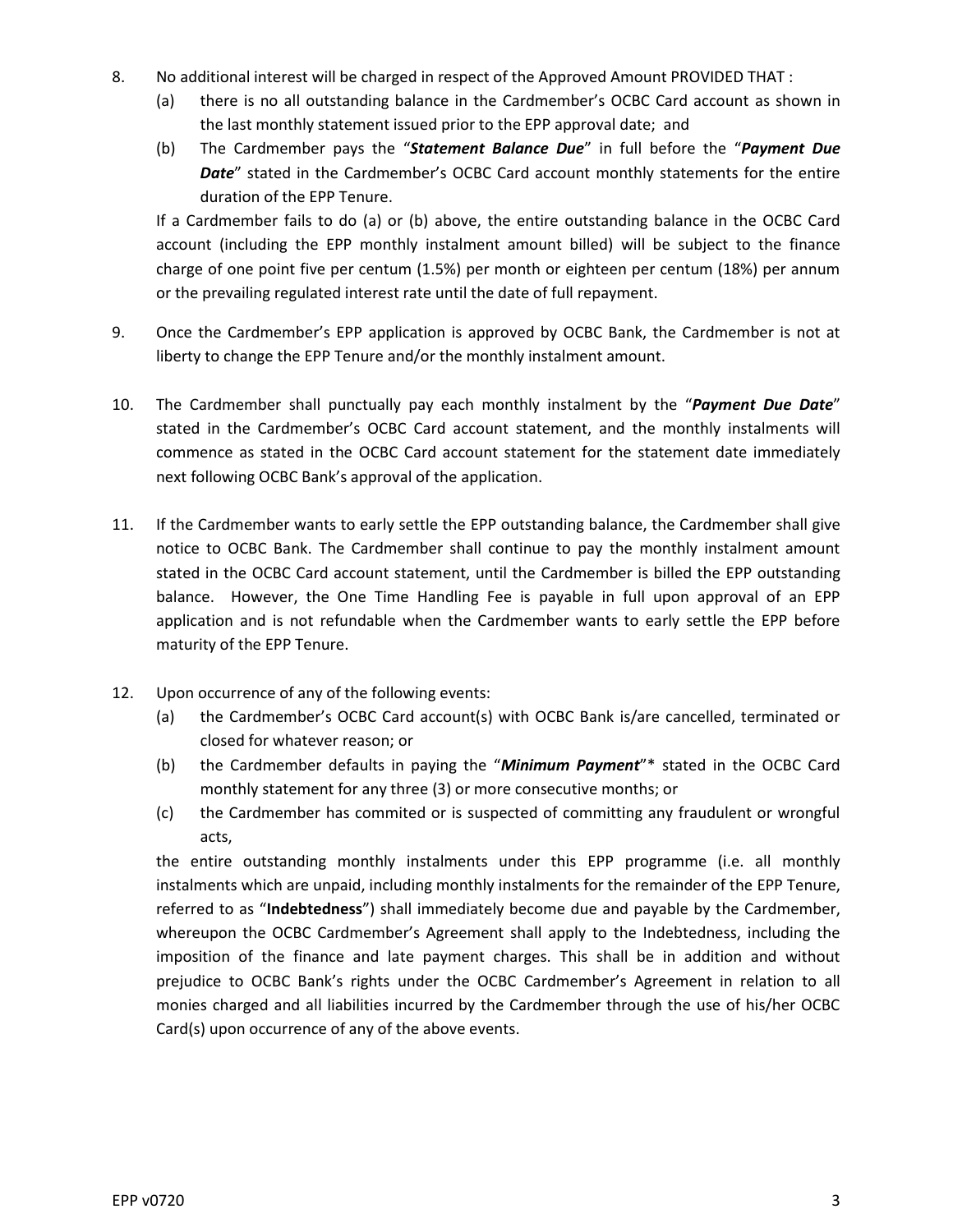#### \*"*Minimum Payment*" is defined as

- a) the aggregate of the following
	- (i) 5% of your OCBC Card outstanding balance excluding the contracted monthly instalments referred in (ii) below; and
	- (ii) 100% of all your contracted monthly instalment amounts, including EPP Monthly Instalment; or

b) RM50,

whichever is higher.

- 13. The Approved Amount and One Time Handling Fee shall not be eligible for OCBC Rebate Programme.
- 14. Each EPP application by a Cardmember is subject to the EPP Terms and Conditions updated as at the EPP application date and the latest EPP Terms and Conditions will be informed and given to the Cardmember when he applies for EPP. OCBC Bank may change or vary any of the EPP Terms and Conditions from time to time and a Cardmember may expect each EPP application to be subject to changed or varied terms. OCBC Bank may withdraw or terminate the EPP programme in entirety or certain features in the EPP programme (such as removing the 5-month tenure in Table 1 above or any other features), in which case such EPP programme or features in the EPP programme which are withdrawn or terminated will no longer be available to any Cardmember. Such changes, variations, withdrawal or termination should not affect an EPP which has been previously approved for specific Eligible Purchases, save and except where OCBC Bank may no longer continue with an approved EPP due to changes in laws, regulations or policies.
- 15. All decisions in relation to the EPP application (including whether or not to approve or reject the EPP application) are subject to the final decision of OCBC Bank, whose decision shall be final, conclusive and binding on the Cardmember.
- 16. The OCBC Cardmember's Agreement shall continue to apply to the Cardmember's use of the OCBC Cards. In the event of inconsistency between these Terms and Conditions and the OCBC Cardmember's Agreement, these Terms and Conditions shall prevail in so far as they apply to the EPP.
- 17. These Terms and Conditions shall be governed by and construed in accordance with the laws of Malaysia.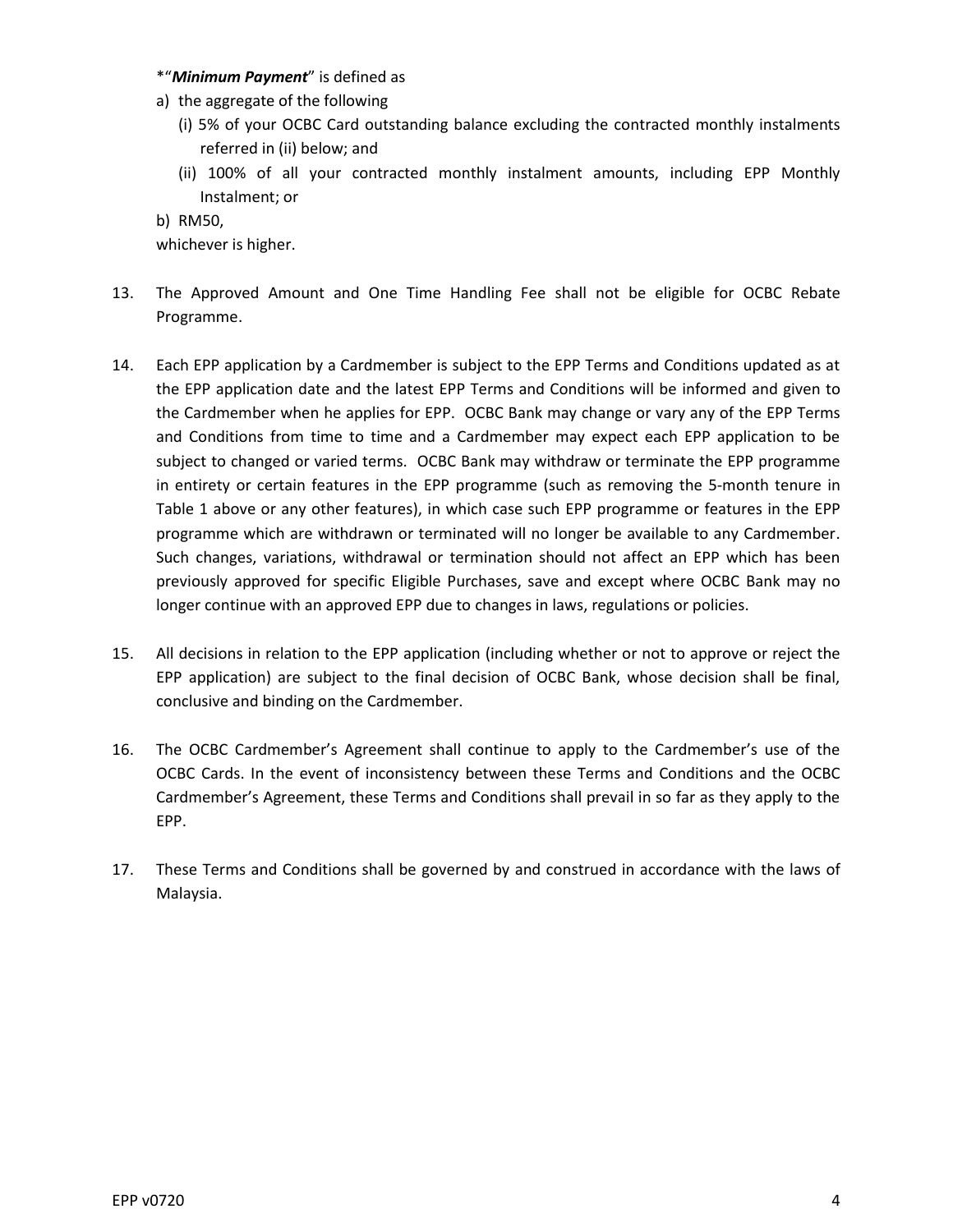

## **OCBC Pelan Bayaran Mudah**

## **Terma & Syarat**

- 1. Pelan Bayaran Mudah ("**PBM**") ditawarkan oleh OCBC Bank (Malaysia) Berhad ("**OCBC Bank**") kepada para pelanggan yang layak dengan memegang satu atau lebih kad kredit yang sah yang dikeluarkan oleh OCBC Bank ("**Kad OCBC**") sebagai pemegang kad prinsipal, dan akaun kad kredit tersebut dikendalikan dengan baik menurut budi bicara mutlak OCBC Bank pada masa permohonan untuk PBM dibuat (pelanggan yang memenuhi kriteria kelayakan OCBC Bank dipanggil "**Pemegang Kad**"), tertakluk pada terma dan syarat yang terkandung di sini.
- 2. PBM membenarkan Pemegang Kad menukar keseluruhan Pembelian yang Layak (yang ditakrifkan di bawah)-nya dan membayar balik Jumlah yang Diluluskan (yang ditakrifkan di bawah) melalui ansuran bulanan tetap. Had kredit Pemegang Kad mestilah mencukupi untuk menampung keduadua Jumlah yang Diluluskan (yang ditakrifkan di bawah) dan Yuran Pengendalian Satu Kali (yang ditakrifkan di bawah) pada masa permohonan.
- 3. "**Pembelian yang Layak**" bermaksud pembelian runcit dalam satu resit yang dicaj kepada Kad OCBC dan memenuhi semua syarat berikut:
	- a) Jumlah minima Pembelian yang Layak untuk ditukar kepada setiap permohonan PBM ialah RM500. Jumlah minima ini mungkin diubah dari masa ke semasa dan akan dimaklumkan kepada Pemegang Kad dahulu apabila beliau memohon PBM;
	- b) Pembelian yang Layak mesti diselesaikan oleh peniaga<sup>1</sup> dan didebitkan dari akaun Kad OCBC Pemegang Kad untuk menjadi sebahagian daripada "**Baki Penyata yang Matang**" <sup>2</sup>; dan
	- c) Apabila Pemegang Kad memohon PBM, Pembelian yang Layak tersebut dicaj dalam tempoh 15 hari yang lalu ("Tarikh Transaksi"<sup>2</sup> adalah dalam tempoh 15 hari sebelum permohonan PBM) atau belum sampai "**Tarikh Akhir Pembayaran**"<sup>2</sup>.

Nota:

<sup>1</sup>OCBC Bank berhak untuk menolak PBM jika peniaga telah mengembalikan untuk transaksi tersebut

2 Terma "*Baki Penyata yang Matang*", "*Tarikh Transaksi*" dan "*Tarikh Akhir Pembayaran*" digunakan dan dinyatakan sewajarnya dalam penyata bulanan akau Kad OCBC Pemegang Kad.

4. PBM tidak boleh diguna untuk pendahuluan tunai, Call-for-Cash, quasi-cash, pemindahan baki, transaksi runcit kurang daripada jumlah minimum yang ditentukan, sebarang skim bayaran ansuran sedia ada OCBC Bank atau institusi kewangan lain, penyelesaian yuran tahunan, baki tertunggak atau caj-caj lain yang mungkin dikenakan oleh OCBC Bank di bawah Perjanjian Pemegang Kad OCBC.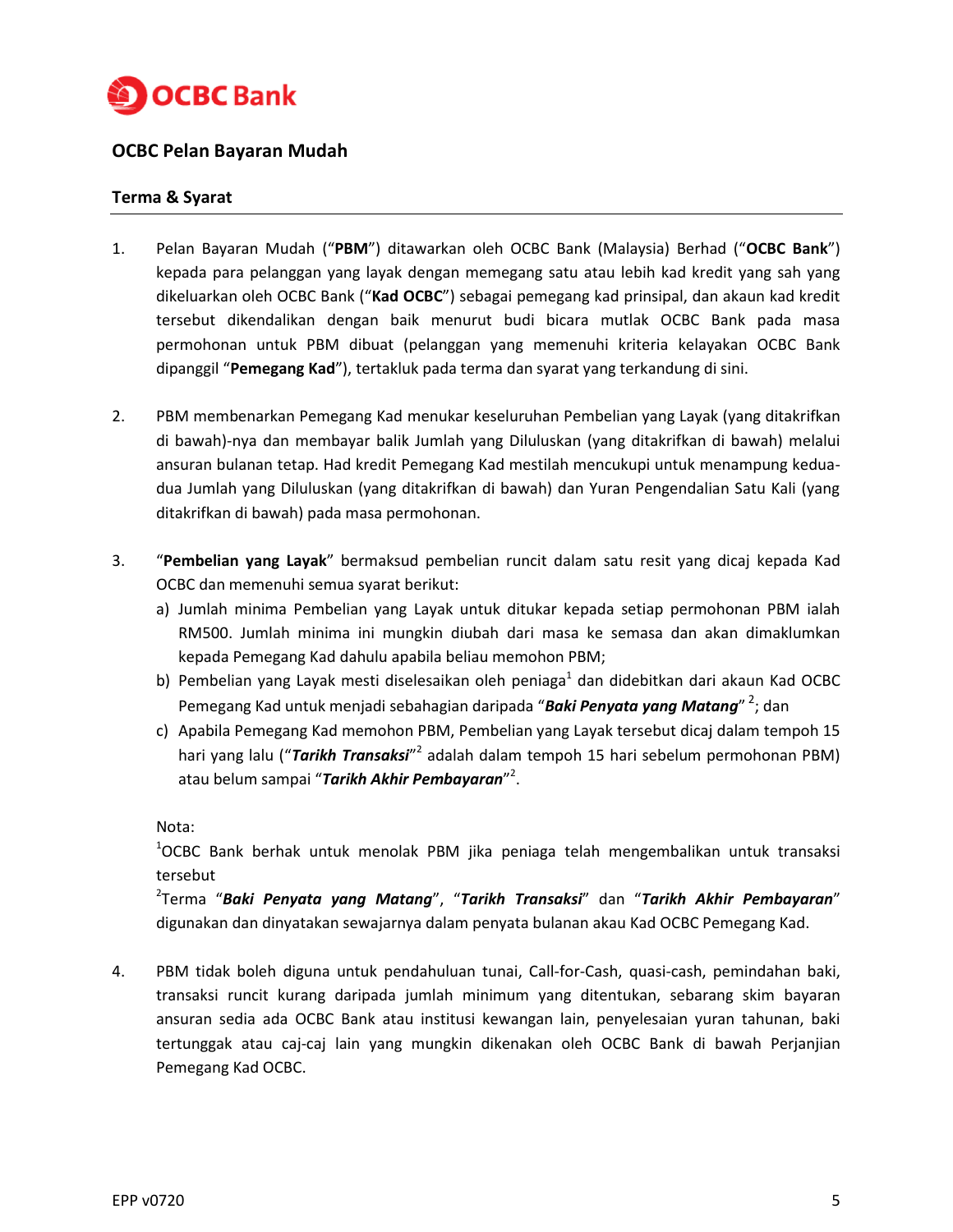- 5. Seseorang Pemegang Kad boleh memohon PBM untuk menukar Pembelian yang Layak, tertakluk pada budi bicara mutlak OCBC Bank untuk:
	- a) meluluskan permohonan Pemegang Kad pada jumlah yang dimohon oleh Pemegang Kad (jumlah yang diluluskan oleh OCBC Bank menurut program PBM ini untuk ditukar akan dipanggil "**Jumlah Yang Diluluskan**") dengan syarat Jumlah Yang Diluluskan adalah tertakluk pada jumlah minimum sebanyak RM500; atau
	- d) menolak permohonan Pemegang Kad tersebut.

Jika OCBC Bank meluluskan permohonan Pemegang Kad, sebaik sahaja diluluskan, jumlah had kredit Pemegang Kad yang berkenaan akan diketepikan untuk PBM dan had kredit Pemegang Kad dikurangkan ke takat Jumlah Yang Diluluskan. OCBC Bank tidak akan bertanggungjawab terhadap mana-mana transaksi yang dinafikan oleh peniaga yang disebabkan oleh had kredit yang tidak mencukupi.

6. Pemegang Kad hendaklah membayar Yuran Pengendalian satu kali ("**Yuran Pengendalian Satu Kali**" yang dikira atas Jumlah Yang Diluluskan berdasarkan tempoh yang dipilih oleh Pemegang Kad ("**Tempoh PBM**")(sila lihat Jadual 1 di bawah untuk Tempoh PBM tersedia untuk pemilihan). Yuran Pengendalian Satu Kali akan dibilkan ke akaun(-akaun) kad kredit Pemegang Kad OCBC pada bulan pertama sebaik sahaja diluluskan dan hendaklah dibayar pada tarikh akhir pembayaran yang dinyatakan dalam penyata akaun Kad OCBC Pemegang Kad.

## **JADUAL 1**

| Yuran Pengendalian Satu Kali   | <b>Tempoh PBM</b> | Jumlah Pembelian Minima |
|--------------------------------|-------------------|-------------------------|
| 4% dari Jumlah yang Diluluskan | 5 bulan           | RM500                   |
| 6% dari Jumlah yang Diluluskan | 10 bulan          | RM500                   |
| 7% dari Jumlah yang Diluluskan | 20 bulan          | RM500                   |

Yuran Pengendalian Satu Kali adalah tertakluk pada perubahan yang mungkin berlaku dari masa ke semasa menurut budi bicara mutlak OCBC Bank dan Pemegang Kad akan dimaklumkan dahulu sebelum beliau memohon PBM.

7. Jumlah Ansuran Bulanan yang perlu dibayar adalah dikira dengan membahagikan Jumlah Yang Diluluskan dengan Tempoh PBM (dalam bulanan) dan akan ditunjukkan dalam penyata akaun Kad OCBC Pemegang Kad dan hendaklah dibayar sepenuhnya oleh Pemegang Kad secara tepat sehingga diselesaikan sepenuhnya. Jadual 2 di bawah memberikan beberapa ilustrasi bagaimana jumlah ansuran dikira:

## **JADUAL 2**

| Jumlah yang<br><b>Diluluskan</b> | <b>Yuran Pengendalian</b><br>Satu Kali | <b>Tempoh PBM</b> | Ansuran Bulanan |
|----------------------------------|----------------------------------------|-------------------|-----------------|
| RM2,000                          | <b>RM80</b>                            | 5 bulan           | RM400 sebulan   |
| RM2,000                          | RM120                                  | 10 bulan          | RM200 sebulan   |
| RM2,000                          | RM140                                  | 20 bulan          | RM100 sebulan   |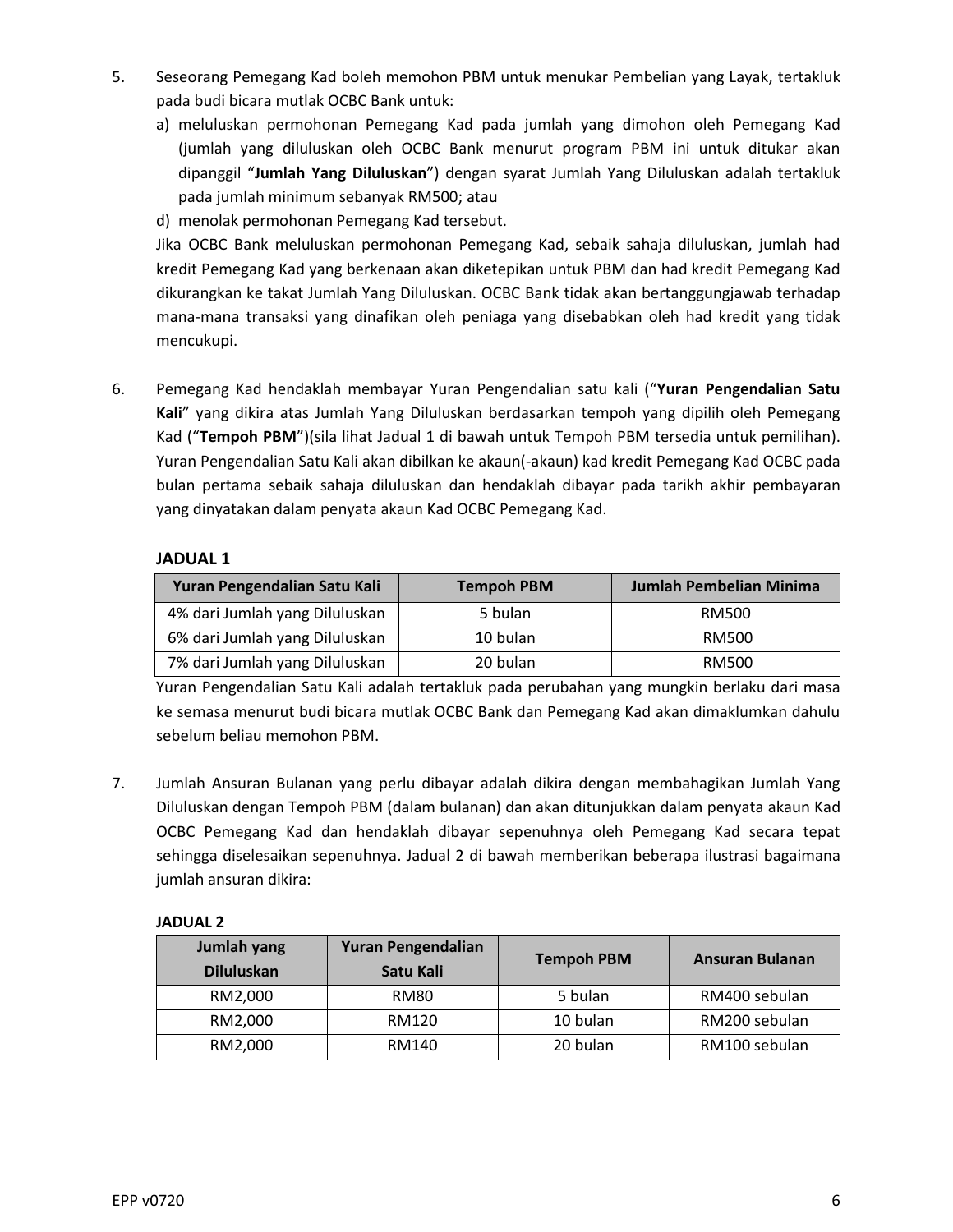- 8. Tiada faedah tambahan akan dikenakan berhubung dengan Jumlah Yang Diluluskan, JIKA:
	- a) Tiada baki tertunggak dalam akaun Kad OCBC Pemegang Kad yang ditunjukkan dalam penyata bulanan terakhir yang dikeluarkan sebelum tarikh permohonan PBM; dan
	- b) Pemegang Kad membayar "*Baki Penyata yang Matang*"\* sepenuhnya sebelum "*Tarikh Akhir Pembayaran*"\* yang dinyatakan dalam akaun Kad OCBC Pemegang Kad sepanjang tempoh PBM.

Sekiranya Pemegang Kad gagal melakukan (a) dan (b) di atas, keseluruhan Baki Tertunggak dalam akaun Kad OCBC itu (termasuk ansuran bulanan PBM yang dibilkan) akan dikenakan caj kewangan sebanyak satu perpuluhan lima peratus (1.5%) sebulan atau lapan belas peratus (18%) setahun atau kadar faedah yang dikawal selia sehingga tarikh pembayaran balik penuh.

\*Terma "*Baki Penyata yang Matang*" dan "*Tarikh Akhir Pembayaran*" digunakan dan dinyatakan sewajarnya dalam penyata bulanan akaun Kad OCBC Pemegang Kad.

- 9. Sebaik sahaja permohonan Pemegang Kad untuk PBM diluluskan oleh OCBC Bank, Pemegang Kad tidak lagi berhak untuk menukar Tempoh PBM dan/atau ansuran bulanan tersebut.
- 10. Pemegang Kad hendak membayar setiap ansuran bulanan dengan tepat sebelum "*Tarikh Akhir Pembayaran*" yang dinyatakan dalam penyata akaun Kad OCBC Pemegang Kad dan ansuran bulanan akan bermula seperti yang tertera di dalam penyata akaun kad OCBC bagi tarikh penyata berikut sebaik sahaja permohonan diluluskan oleh OCBC Bank.
- 11. Jika Pemegang Kad berhasrat hendak dengan lebih awal menjelaskan baki tertunggak PBM, Pemegang Kad hendaklah memberikan notis kepada OCBC Bank. Pemegang Kad hendaklah meneruskan pembayaran ansuran bulanan yang tertera di dalam penyata akaun Kad OCBC, sehingga Pemegang Kad dibilkan jumlah penjelasan awal tersebut. Namun, Yuran Pengendalian Satu Kali adalah dibayar secara penuh apabila PBM diluluskan dan tidak boleh dikembalikan jika Pemegang Kad ingin menjelaskan PBM dengan lebih awal sebelum tempoh PBM menjadi matang.
- 12. Sekiranya mana-mana peristiwa berikut terjadi:
	- a) akaun kad kedit Pemegang Kad dengan OCBC Bank dibatalkan, ditamatkan atau ditutup atas apa jua sebab; atau
	- b) Pemegang Kad gagal membayar "*Bayaran Minima*"\* yang dinyatakan dalam penyata bulanan Kad OCBC untuk mana-mana tiga (3) bulan berturut-turut; atau
	- c) Pemegang Kad telah melakukan atau disyaki melakukan apa-apa kesalahan atau tindakan penipuan,

keseluruhan ansuran bulanan yang tertunggak di bawah program PBM ini (iaitu semua ansuran bulanan yang belum dibayar, termasuk ansuran bulanan untuk baki Tempoh PBM, dirujuk sebagai "**Keberhutangan**") akan terus menjadi matang dan perlu dibayar dengan segera, yang mana Keberhutangan adalah tertakluk pada Perjanjian Pemegang Kad OCBC, termasuk pengenaan caj kewangan dan caj bayaran lewat. Ini adalah tambahan dan tanpa menjejaskan hak OCBC Bank di bawah Perjanjian Pemegang Kad OCBC kepada semua bayaran yang dikenakan dan semua liabiliti